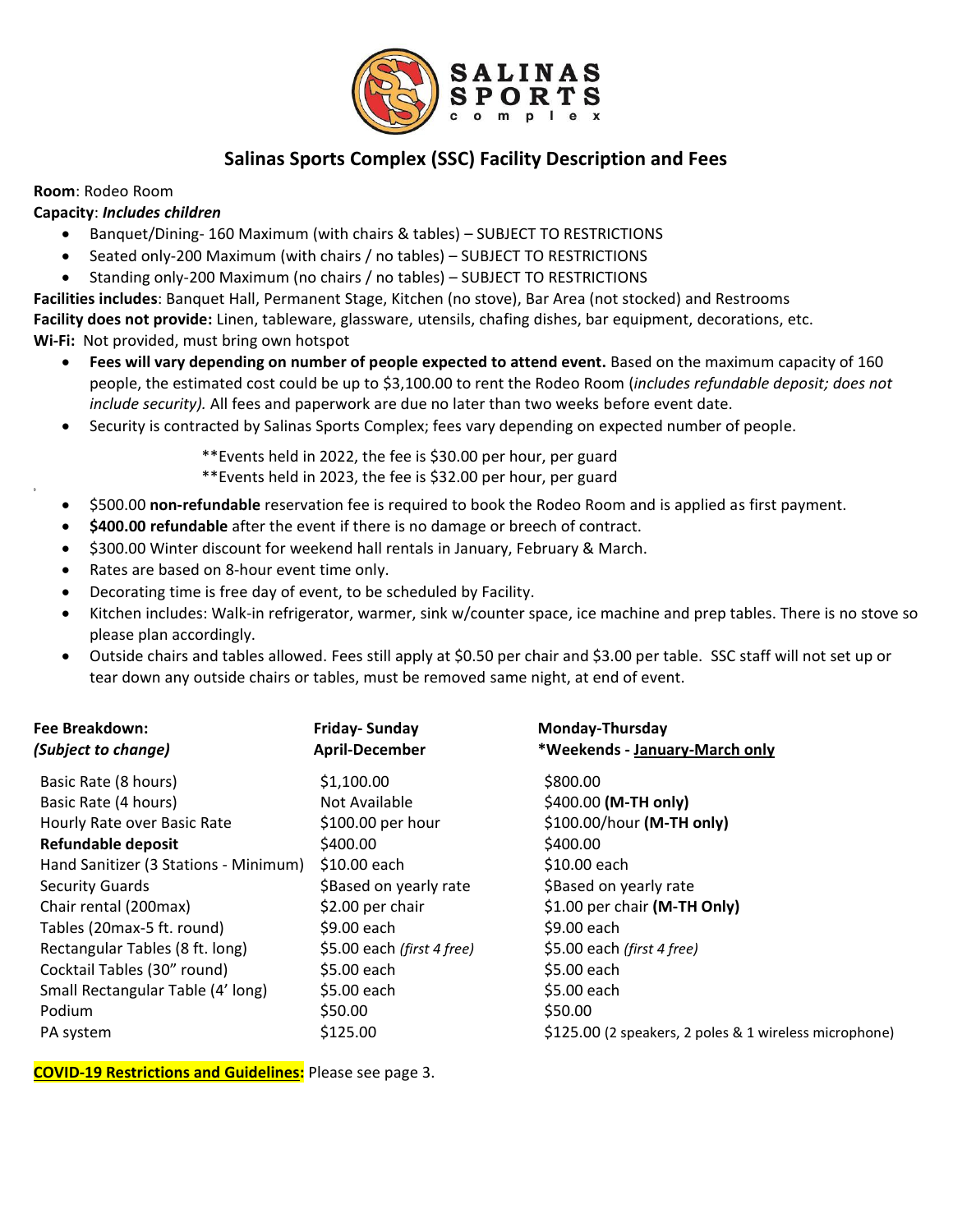#### **Cancellations:** If you cancel your event, you will lose your entire reservation fee; **NO carry-overs to different date.**

Cancellations within 0-30 days of event, you will lose all monies paid thus far. Users will be held financially responsible for all damages to Salinas Sports Complex and personal property, even if it is more than the deposit. The Refundable deposit will be refunded, less any additional clean-up fees, within 14 days of the event provided there is no breach of contract or damage to the rented facility.

**Security**: The Salinas Sports Complex will provide Security guards for all events. The Security fee for events held in 2022 events are \$30.00 per hour/per guard and 2023 events are \$32.00 per hour, per guard. The Salinas Sports Complex reserves the right to determine the minimum number of security guards for each event. Security guards will be in place prior to the start of your event. No guests will be allowed on the grounds until Security guards are in place. Security counts the number of people who enter the grounds; once capacity is reached, no one else is allowed in. NO Exceptions!

**Set Up Times:** If the facility is not rented the day before your event, the facility may be open to you, we will notify you if available. Setup/decorating times to be determined by Salinas Sports Complex. Decorating time is free day of your event, times to be determined by Facility. There will be NO Facility Attendant scheduled during this time, rooms left unattended will be at your own risk.

**Set up policy:** We will set up the hall **one time** based on your request. If we do not receive a set up plan from you, we will set up the hall in our standard set up. It is your responsibility to move tables and chairs once set up is complete. We do not provide any equipment such as brooms, mops, ladders and extension cords, etc. We will not set up or tear down any outside chairs or tables; must be removed at end of event.

**Event Hours:** Rooms must be scheduled and paid for within 14 days prior to your event. Any changes to your scheduled rental hours must be granted in writing one week prior to your event. Events must be completed no later than 12:00 AM. Your event will have a (1) one-hour move-out period, based on the conclusion time of your event. **An overtime rate of \$100.00 dollars for each additional hour will be assessed as late fees.**

**NO Bounce/Jump Houses; no outside activity** allowed during hall rental events. All people must remain inside the hall during all hours of the event. Children must be supervised by an adult at all times.

**Clean Up**: You are responsible for the cleanliness of the facility. Facilities used by you must be left in a clean and orderly condition. You are not required to put the tables and chairs away. The clean up fee will cover standard cleaning. Your supplies, equipment and decorations are to be removed from the building within the (1) one hour move out period. If additional clean up is required, other than normal maintenance, you will be charged at a rate of \$25.00 per hour, per person.

**Alcohol/Concessions**: All events that *sell* alcohol are required to obtain all necessary state and local permits for liquor licenses. A copy of the permit must be submitted to the Rodeo Office during normal business hours prior to your event. You are responsible for the behavior and orderliness of all guests and hosts. Under no circumstances shall minors, (persons under the age of 21) be allowed to possess or consume alcohol, under California State Law.

- Alcoholic beverages will not be sold or served at youth-based events, such as Quinceanera's.
- All events must sign the Salinas Sports Complex "Rental Agreement".
- All alcohol must be poured into clear cups or glasses ABC requirement.

Food and drinks are allowed only in designated areas. All events that *sell* food must have appropriate health department permits; prior to your event, submit copy of permit to Rodeo Office during normal business hours.

**Keys:** Keys are not issued to rental groups or individuals reserving the Salinas Sports Complex. A Facility Attendant will be available throughout your rental time to assist you.

Refer to the Salinas Sports Complex Terms, Rules and Regulations for other requirements.

Some events are subject to the City of Salinas' terms and agreements.

**For more information:** Please call 831-775-3100 or email [sdurgan@carodeo.com](mailto:sdurgan@carodeo.com)